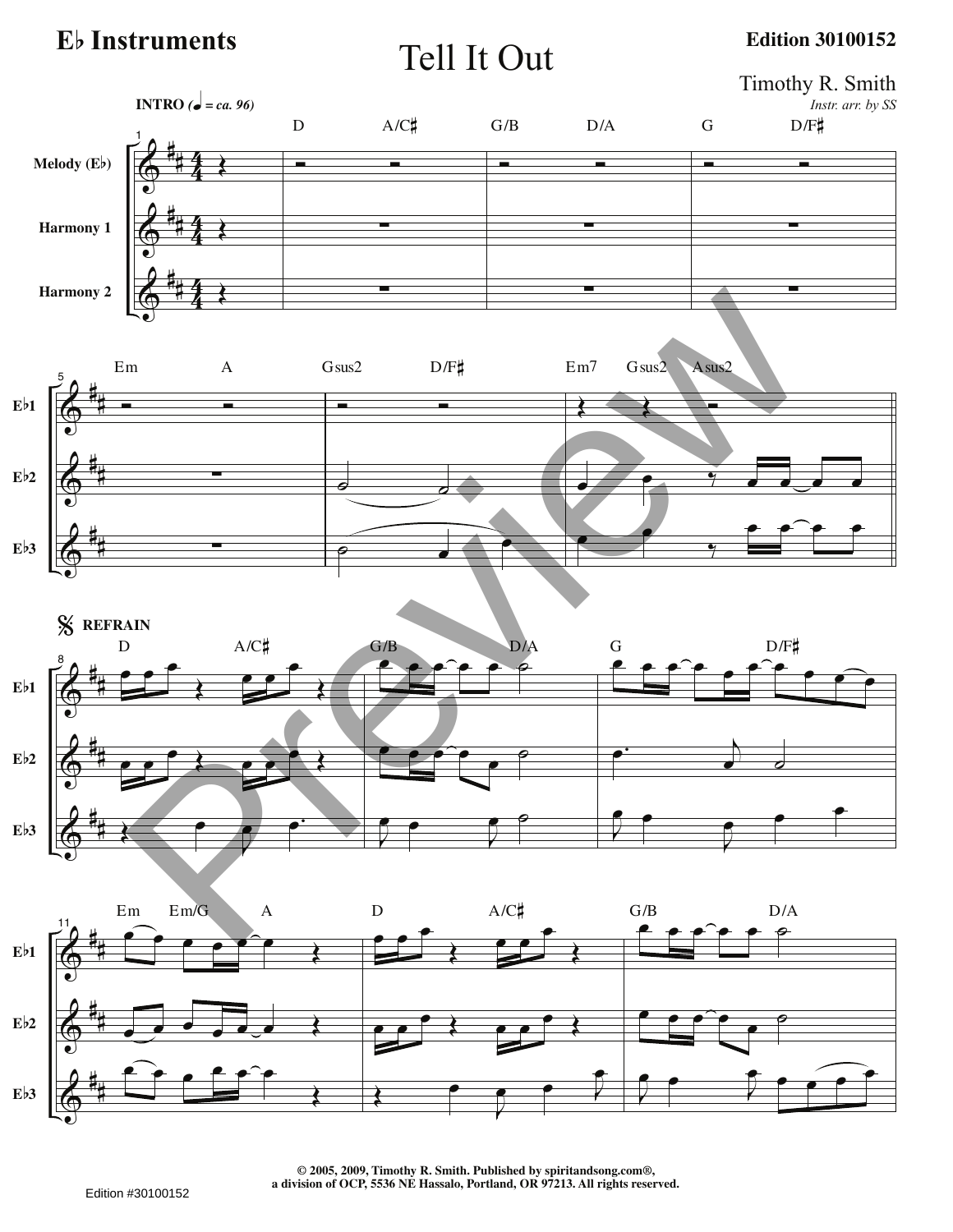







## **Edition 30100152**

Edition #30100152